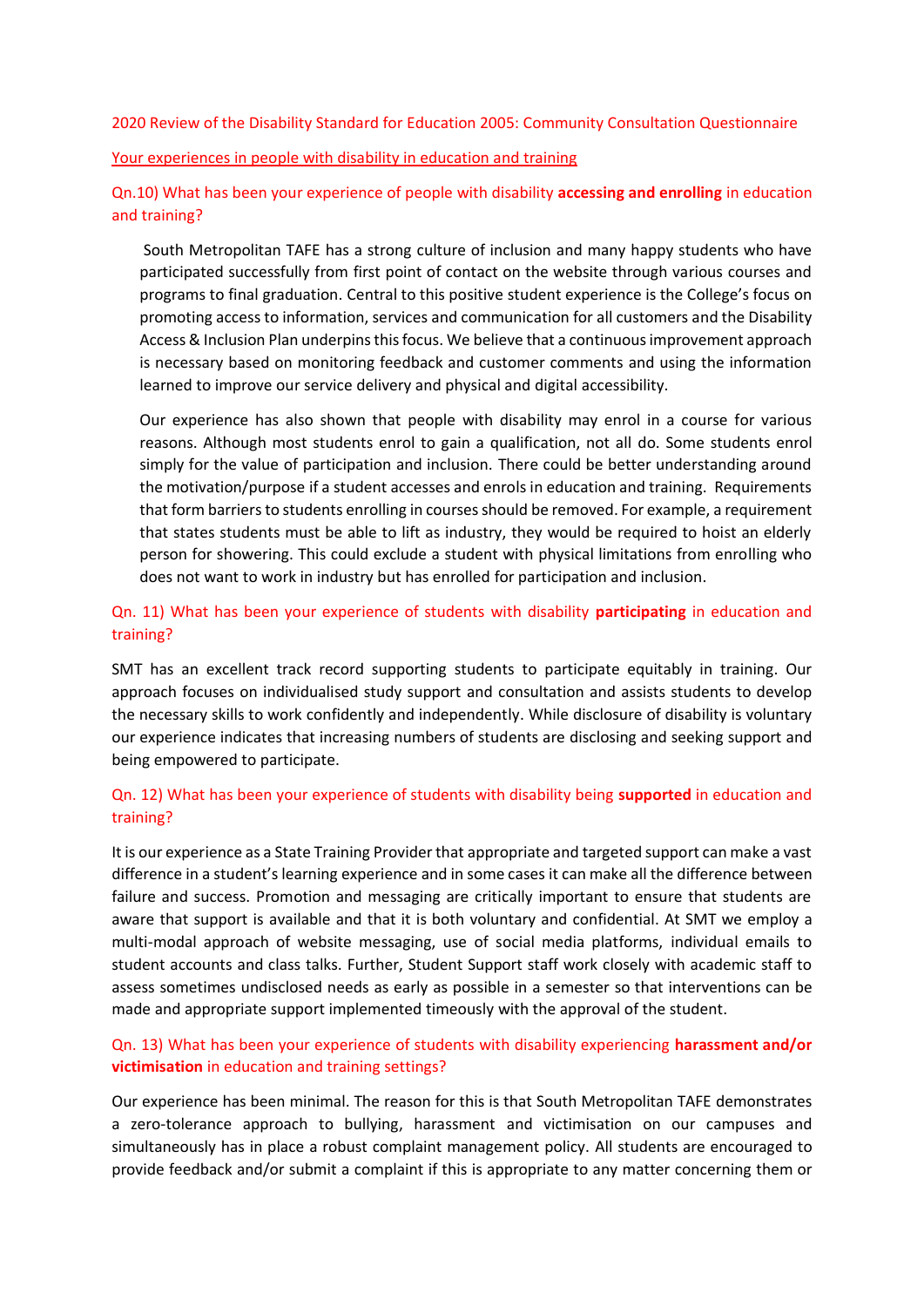their studies. Should an incident of harassment or victimisation arise it is dealt with promptly and efficiently. In addition, Student Support Services offers advocacy to students registered with a disability and the availability of this service offers further protection to enrolled students. The combined effect of strong policy, procedure and follow up promotes a safe environment for all students and few regrettable incidents of harassment and victimisation.

## Qn. 14) What has been your experience of **compliance** with the Disability Standards for Education 2005 among education providers?

As a leading WA adult learning provider SMT demonstrates a commitment to providing all students with quality, accredited training and compliance with the Disability Standards for Education 2005. Academic and support staff have access to a range of professional development which focuses on excellence in training delivery, customer service, support and compliance. Support Services staff work closely with academic staff to arrange referrals and provide advice about reasonable adjustment where appropriate. This is particularly important in the management of complex cases, chronic conditions and co-morbidity where management of student expectations about the level and nature of support is required. We have found that this type of approach generally results in a best practise focus on continuous improvement that goes far beyond basic compliance.

SMT is also of the view that compliance provides a good "minimum standard" tool in cases where the motivation for sustaining quality training outcomes for all students may not be so strictly implemented and for this reason it is important.

## Qn. 17) Are there any particular actions that you think could be taken to increase awareness of the Standards and/or to make sure they're better understood?

• Promotion of The Standards amongst all users is essential if they are to be more widely recognised and understood. As a provider we are of the opinion that due to the increasing use of social media platforms, employment of these tools to stimulate discussion and increase awareness would likely be an effective promotional strategy. While providers are generally aware of the Standards and compliance obligations in general, our experience indicates that although students and parents are usually aware of their right to an equitable learning environment to some extent, they often lack knowledge about the specific obligations of the education/training provider.

#### Improving the Standards

Qn. 18) Before we ask for your thoughts on how the Standards might be improved, do you have any feedback or experiences on how the Standards have helped people with disability access and participate in education and training on the same basis as people without disability?

• Making an assessment such as this is difficult because although anecdotally there has been an increase in the number of people with disability accessing education and training since 2005, uncertainty remains with regard to whether this increase is due to familiarity with the Standards or whether it is due to other reasons such as an increase in disclosure rates generally or proactive promotion of the availability of disability support to students. Although the information is anecdotal, our experience at SMT indicates that only a very small percentage of students currently mention the Standards when providing feedback or making a complaint.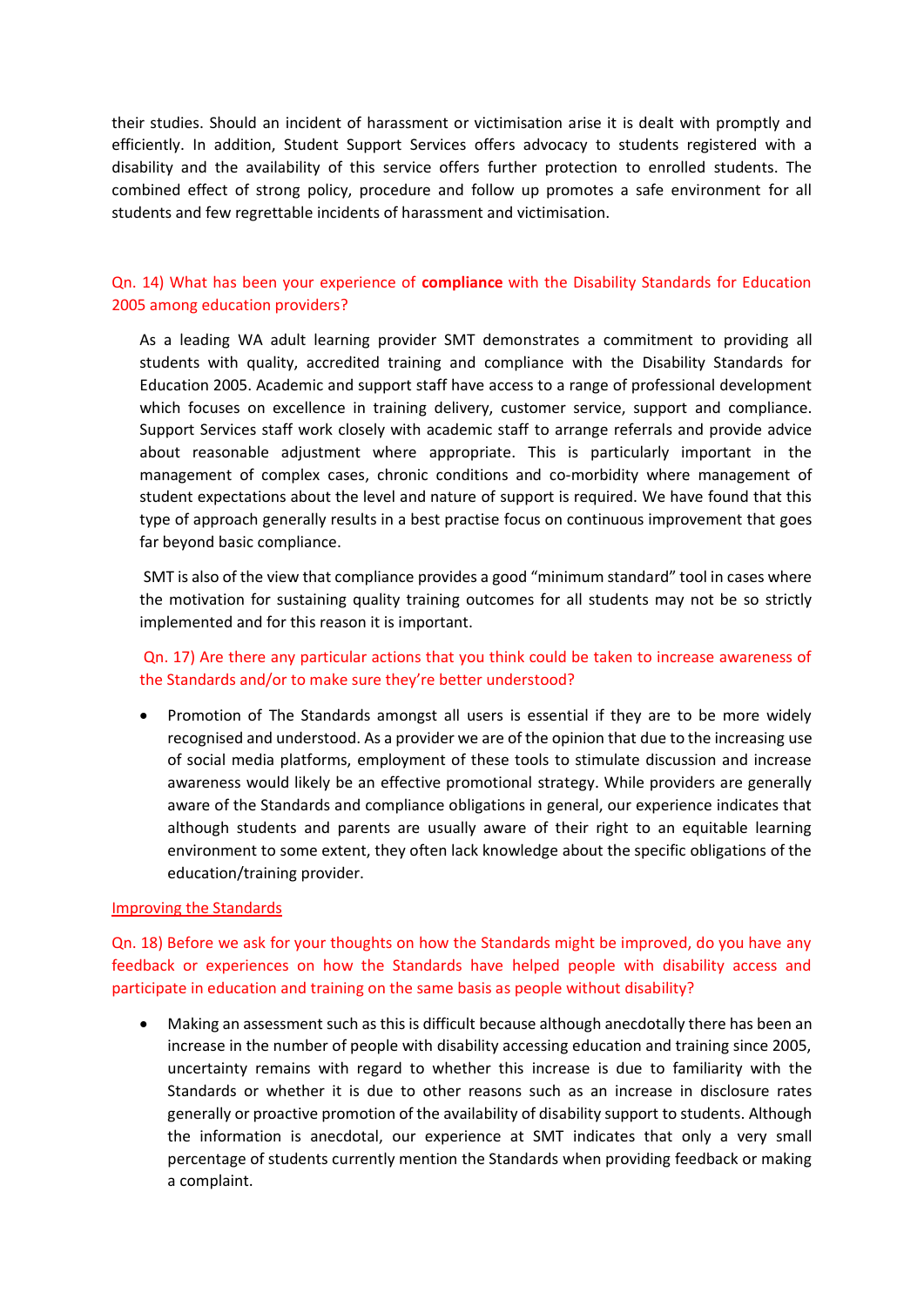Qn. 19) How do you think the Standards could be improved to help overcome other barriers that may exist for some students with disability when accessing and participating in education and training? For this question, we particularly want to know how the Standards could help to overcome barriers that may exist for the following groups:

- Aboriginal and Torres Strait Islander people
- People from culturally diverse backgrounds
- People who speak a language other than English at home
- People who live in regional, rural and remote locations
- People from low income households
- People who are LGBTIQA+
- The creation of an easy English version of the Standards, similar to the easy English version of the National Standards for Disability Services would be a good start. Whilst there is a condensed Fact Sheet available, the language and phrasing used, in our opinion is probably challenging for some consumers in the specific cohorts mentioned.
- The creation of versions of the Standards in languages other than English could also be a useful consideration.

# Qn. 20) How do you think the Standards could be improved to help better respond to situations such as COVID-19 or natural disasters?

SMT's view is that the Standards need to have some degree of flexibility and room for interpretation in order to be valuable across a range of different scenarios. Whilst they need to be robust, they also should not be too prescriptive if the intention is to remain relevant and helpful to both individual and organisational users.

# Qn. 21) How do you think the knowledge and capabilities of educators and education providers could be strengthened to ensure they comply with the Disability Standards for Education 2005?

There are a number of ways in which this could be achieved:

- Greater focus and discussion of the Standards and their purpose and application in the Certificate IV TAE.
- Development of eLearning modules which could be offered to Educators as part of ongoing Professional Development or refresher courses each year.
- Introduction of certification audits against the Standards, like the quality assurance process that disability organisations must undergo with the NSDS with a third-party certification body.

#### Qn. 22) Lastly, are there any other ways you think the Standards could be improved?

- Clarity around the supports the education provider is responsible for and the NDIS is responsible for. There is currently an enormous grey area around this.
- Uncertainty around the Standards and the application to work placement settings.
- Clarification around Assistance Animals in education settings. The DDA does not currently provide adequate guidance to education and training providers about Assistance Animals and the rights and responsibilities of all parties in relation to animals on campus other than guide or hearing dogs and additional guidance from the Standards would therefore be valuable.
- The inclusion of standards setting baseline digital accessibility requirements for education & training providers would be of assistance. Critically, there is a need to ensure that websites